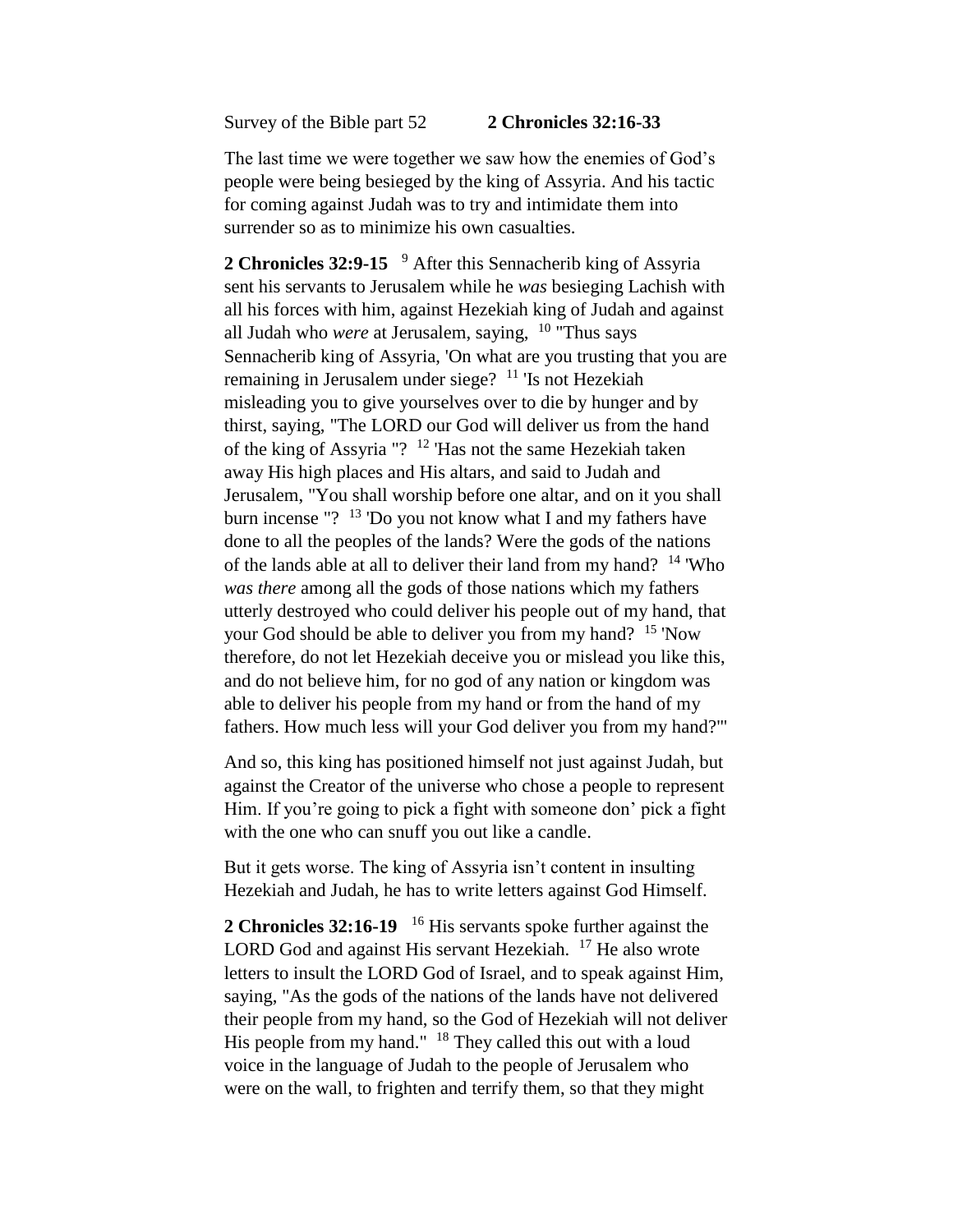take the city. <sup>19</sup> They spoke of the God of Jerusalem as of the gods of the peoples of the earth, the work of men's hands.

So, what do you do at this point? I suppose you could muster your troops and go out to battle against this king, but notice what Hezekiah does.

2 Chronicles 32:20 <sup>20</sup> But King Hezekiah and Isaiah the prophet, the son of Amoz, prayed about this and cried out to heaven.

## **By the way, why does it say that Hezekiah and Isaiah cry out to heaven, a place, and not to God, a person?**

Because in Scripture they are both used interchangeably. Where God is there is heaven, and where heaven is there is God. God's place and God's person are tied together forever, despite the fact that God needs no place to reside which again shows how God has chosen to intimately identify Himself with a people who need a place to reside.

You'll also notice that both Hezekiah and Isaiah pray to the Lord. This is the same Isaiah whose book bears his name. Isaiah son of Amoz.

**Isaiah 1:1-6** <sup>NAU</sup> The vision of Isaiah the son of Amoz concerning Judah and Jerusalem, which he saw during the reigns of Uzziah, Jotham, Ahaz *and* Hezekiah, kings of Judah. <sup>2</sup> Listen, O heavens, and hear, O earth; For the LORD speaks, "Sons I have reared and brought up, But they have revolted against Me.  $3$  "An ox knows its owner, And a donkey its master's manger, *But* Israel does not know, My people do not understand." <sup>4</sup> Alas, sinful nation, People weighed down with iniquity, Offspring of evildoers, Sons who act corruptly! They have abandoned the LORD, They have despised the Holy One of Israel, They have turned away from Him. <sup>5</sup> Where will you be stricken again, *As* you continue in *your*  rebellion? The whole head is sick And the whole heart is faint. <sup>6</sup> From the sole of the foot even to the head There is nothing sound in it, *Only* bruises, welts and raw wounds, Not pressed out or bandaged, Nor softened with oil.

And so, this Isaiah's ministry will come to an end during the reign of Hezekiah.

And once that Hezekiah and Isaiah cry out to heaven, the God of heaven answers.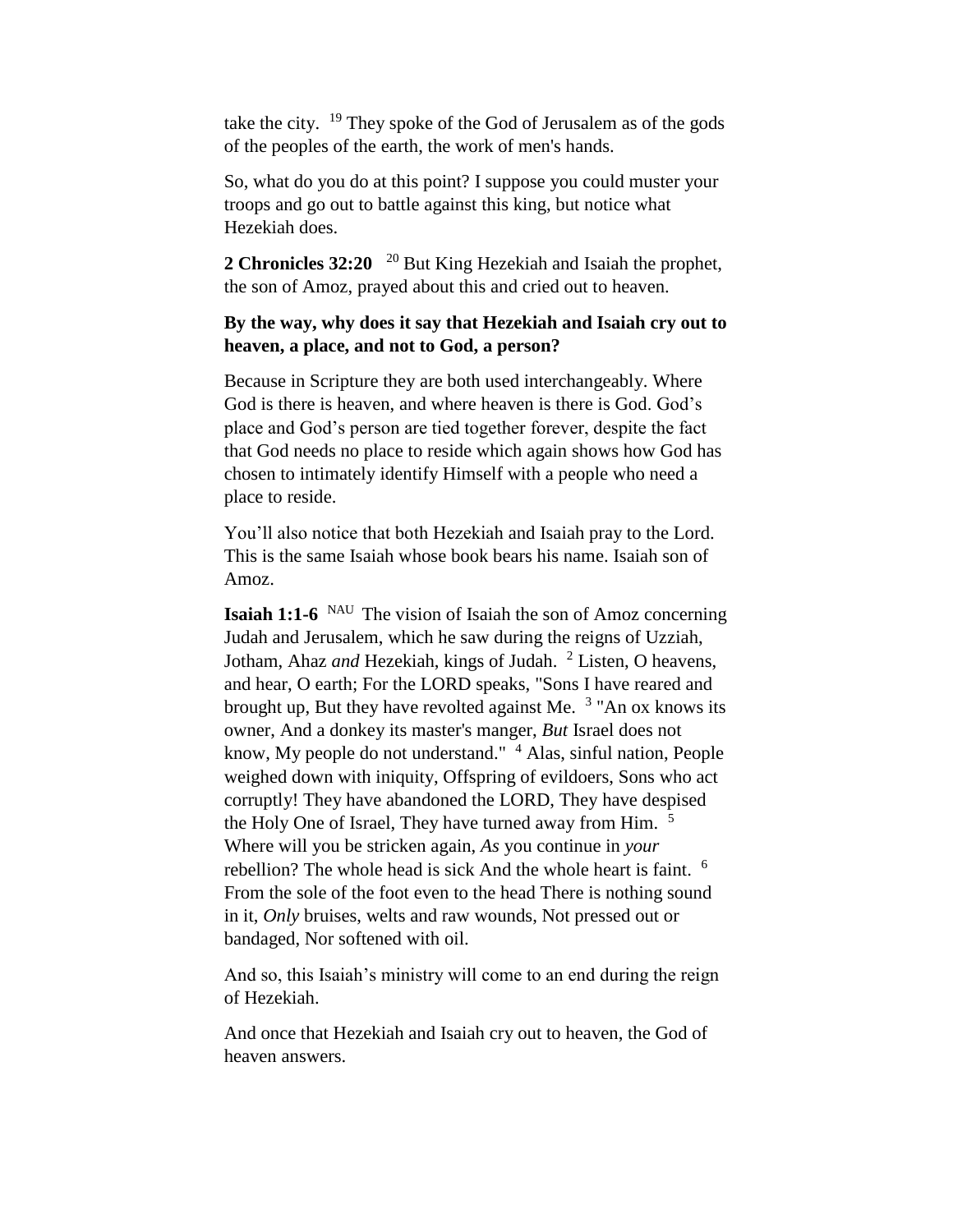2 Chronicles 32:21 <sup>21</sup> And the LORD sent an angel who destroyed every mighty warrior, commander and officer in the camp of the king of Assyria. So he returned in shame to his own land. And when he had entered the temple of his god, some of his own children killed him there with the sword.

Notice that an entire army is destroyed by one angel who represents God's people. This incident involving one angel against an entire army is not by accident, because just as we have seen with all of the O.T. it is meant to be a picture of the future kingdom that God has established for His people.

This particular incident with the king of Assyria will be played out again on a much grander scale as we see in the book of Revelation.

**Revelation 19:17-21** <sup>17</sup> Then I saw an angel standing in the sun, and he cried out with a loud voice, saying to all the birds which fly in midheaven, "Come, assemble for the great supper of God,  $18$  so that you may eat the flesh of kings and the flesh of commanders and the flesh of mighty men and the flesh of horses and of those who sit on them and the flesh of all men, both free men and slaves, and small and great." <sup>19</sup> And I saw the beast and the kings of the earth and their armies assembled to make war against Him who sat on the horse and against His army. <sup>20</sup> And the beast was seized, and with him the false prophet who performed the signs in his presence, by which he deceived those who had received the mark of the beast and those who worshiped his image; these two were thrown alive into the lake of fire which burns with brimstone.  $21$ And the rest were killed with the sword which came from the mouth of Him who sat on the horse, and all the birds were filled with their flesh.

**Revelation 20:1-3** NAU Then I saw an angel coming down from heaven, holding the key of the abyss and a great chain in his hand.  $<sup>2</sup>$  And he laid hold of the dragon, the serpent of old, who is the</sup> devil and Satan, and bound him for a thousand years; <sup>3</sup> and he threw him into the abyss, and shut *it* and sealed *it* over him, so that he would not deceive the nations any longer, until the thousand years were completed; after these things he must be released for a short time.

There is a sense in which the destruction of the king of Assyria is just a glimpse into what God will do for His people and how this pictures that time in which God will finally destroy, not just Satan and his army, but the final enemy which is death.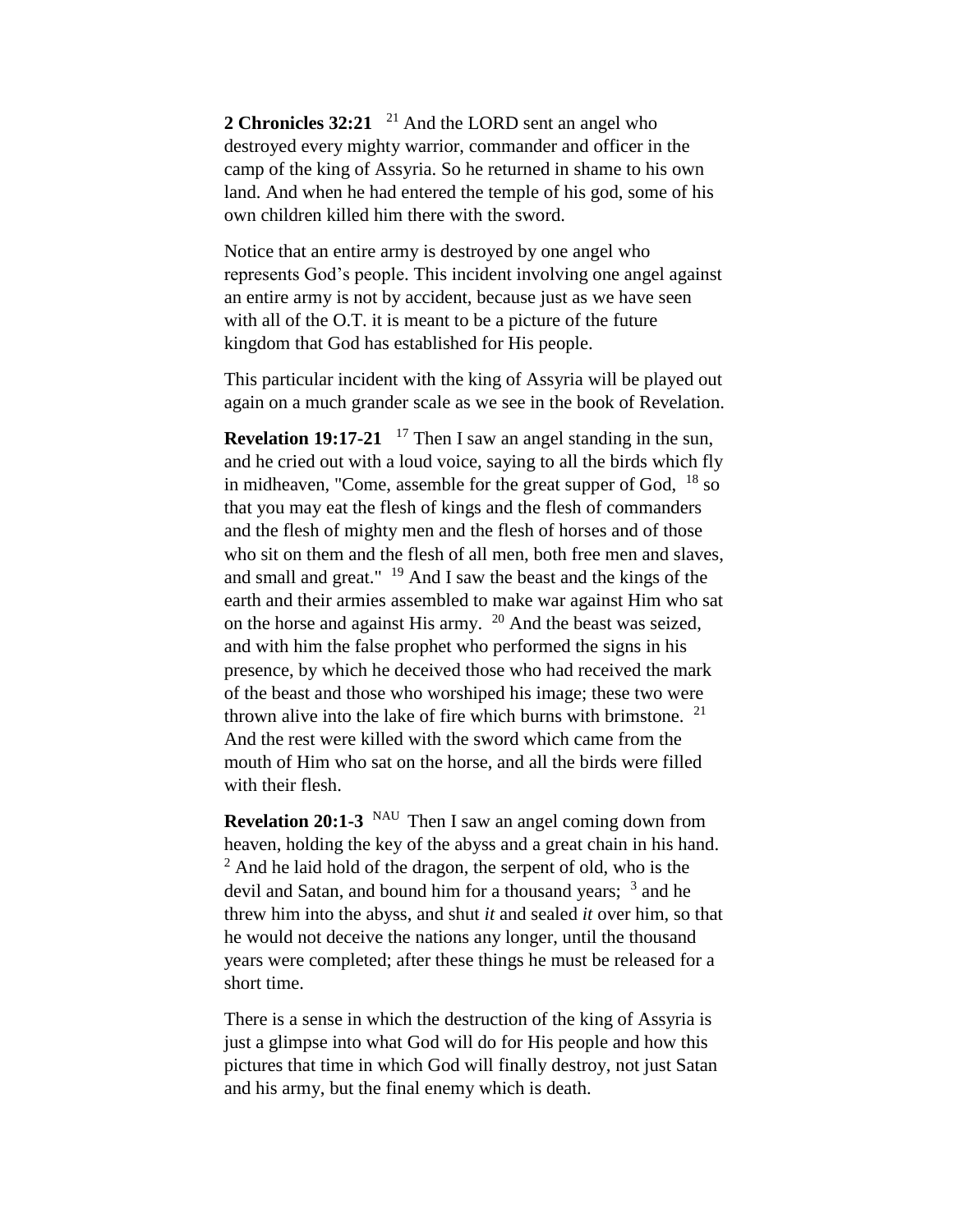**1 Corinthians 15:22-28** <sup>22</sup> For as in Adam all die, so also in Christ all will be made alive. <sup>23</sup> But each in his own order: Christ the first fruits, after that those who are Christ's at His coming,  $24$ then *comes* the end, when He hands over the kingdom to the God and Father, when He has abolished all rule and all authority and power. <sup>25</sup> For He must reign until He has put all His enemies under His feet.  $26$  The last enemy that will be abolished is death.  $27$  For HE HAS PUT ALL THINGS IN SUBJECTION UNDER HIS FEET. But when He says, "All things are put in subjection," it is evident that He is excepted who put all things in subjection to Him. <sup>28</sup> When all things are subjected to Him, then the Son Himself also will be subjected to the One who subjected all things to Him, so that God may be all in all.

And so, for all who are in the camp of God we can be assured that God's hand is upon us just as His hand was upon Hezekiah and the people under his rule. The king of Assyria was simply foolish for even attempting to consider himself above the God of Israel.

Like the line in that song Jim Croche wrote many years ago: "You don't spit into the wind, you don't tug on superman's cape, you don't pull the mask off the 'ole Lone Ranger and you don't mess around with Jim." And, oh by the way, you don't mock the God of all creation.

And speaking of mocking the God of all creation, that can be done in a variety of ways not the least of which is to attribute to the creation that which only God should share in, namely to teach that matter is our god.

I was watching a program on the Science channel that was addressing how the world works and some scientist was rehashing how the big bang is responsible for our birth, not just as a universe but as the people we are today.

And I was amazed at how he stated it. In essence he said that in the beginning was the stuff of our existence and with the big bang came all of the elements that would lend itself to our existence and voila we have life.

My question is where did the stuff come from, from which we can have a big bang?

And how do you go from a chaotic big bang to a highly organized universe which is made up of non-living matter and then arrive at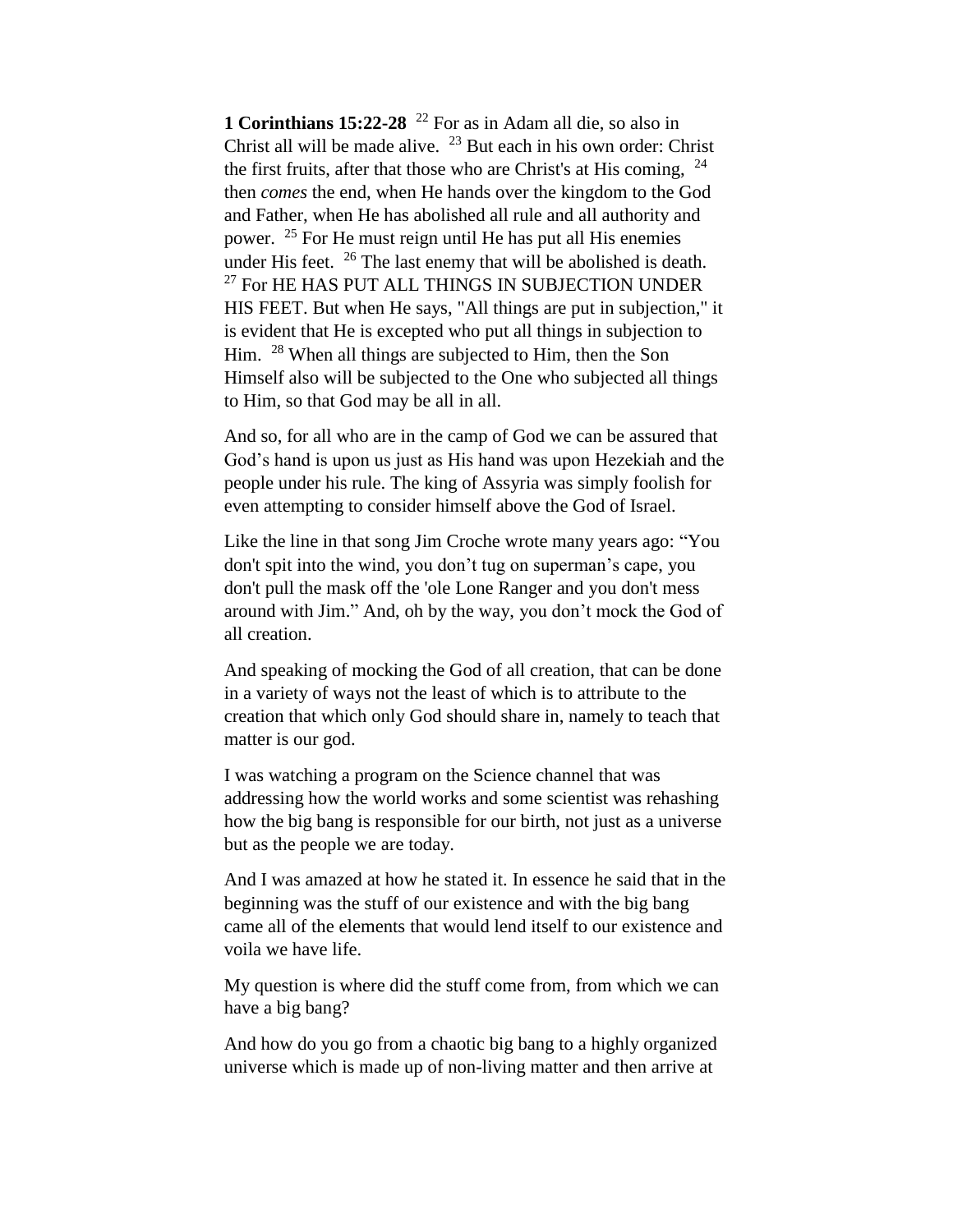highly complicated life in even a matter of a few billion years. That's not science that's called faith which is religion.

That is to mock God and God will not be mocked. It is better to humble yourself before the Lord as Solomon once wrote.

**Proverbs 16:19** <sup>19</sup> It is better to be humble in spirit with the lowly Than to divide the spoil with the proud.

**Daniel 4:37** <sup>37</sup> "Now I, Nebuchadnezzar, praise, exalt and honor the King of heaven, for all His works are true and His ways just, and He is able to humble those who walk in pride."

In Nebuchadnezzar's case he was given a second chance by God to humble himself, but that chance may not be given to others. But we, who have had our eyes opened by God and given eyes to see and ears to hear and given life in Christ must continue to humble ourselves before our mighty God and creator.

**1 Peter 5:6-7**  <sup>6</sup> Therefore humble yourselves under the mighty hand of God, that He may exalt you at the proper time,  $\frac{7}{7}$  casting all your anxiety on Him, because He cares for you.

Back to our text.

**2 Chronicles 32:21** <sup>21</sup> And the LORD sent an angel who destroyed every mighty warrior, commander and officer in the camp of the king of Assyria. So he returned in shame to his own land. And when he had entered the temple of his god, some of his own children killed him there with the sword.

Notice the irony here? He goes into the temple of his god. And while trying to find solace and comfort and guidance from the god of his own making he is killed by his own children.

**2 Chronicles 32:22-23** <sup>22</sup> So the LORD saved Hezekiah and the inhabitants of Jerusalem from the hand of Sennacherib the king of Assyria and from the hand of all *others*, and guided them on every side.  $^{23}$  And many were bringing gifts to the LORD at Jerusalem and choice presents to Hezekiah king of Judah, so that he was exalted in the sight of all nations thereafter.

God's hand in the affairs of the people of Judah did not go unnoticed by the inhabitants of the land as we see them bringing gifts to the Lord at Jerusalem and also gifts to God's servant Hezekiah. And in the process God blesses the people as He guides them on every side.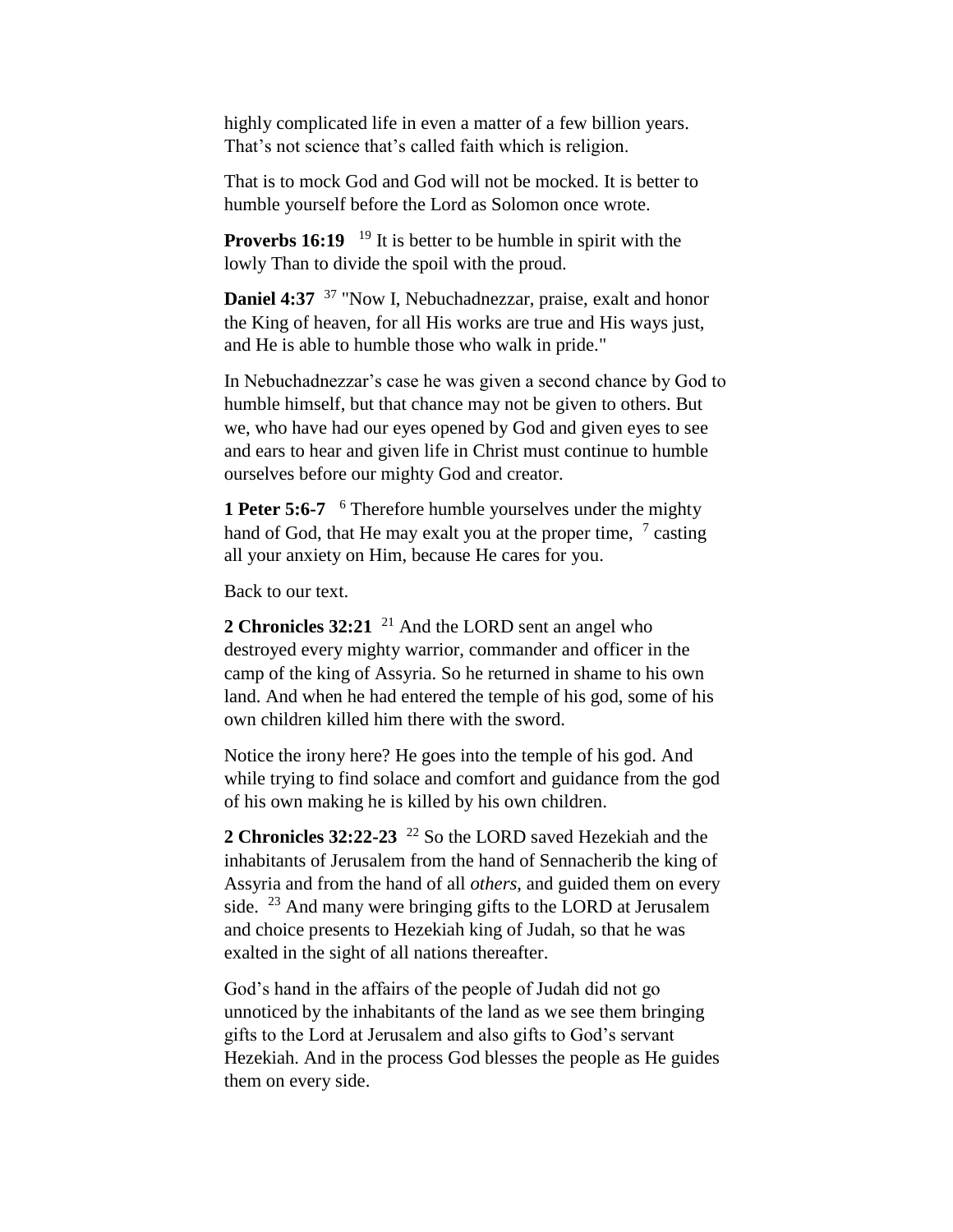## **But who else is included in this exultation process in verse 23?**

All of the other nations surrounding Judah.

## **Why do you suppose that is?**

Because power is one thing that people understand, at least for a short time. No one in that region at that time could deny what had happened to the army of the king of Assyria and the boasts that he had made concerning his gods and how the God of Judah completely wiped them out.

And this was fresh in the minds of those surrounding nations, but history has a way of repeating itself because people have a short memory. There was the history of God destroying the first born in Egypt and bringing his people out of Egypt.

There was the history of God destroying people who came against God's people when Moses was leading them. There was the history of God destroying the Canaanites as Joshua led Israel across the Jordan and through Jericho.

All the people of Jericho knew how the Lord had gone before His people, but Egypt's calamity at the hand of God happened so long ago and who knows how much of that was fable and exaggeration. Big mistake to think that way.

But now, God has blessed Hezekiah and all is well in the kingdom as there is peace on all sides. Again a picture of how the kingdom of God is meant to be and how it will be one day in the future as all of Israel, that is all of God's people, both Jew and Gentile, will reside in the kingdom where death and sin and the curse are taken out of the way and there will be true peace.

But even with all of the blessings that Hezekiah had received from the gracious hand of God we are reminded once again how our hearts can easily drift from the grace that we receive and turn our attention to ourselves and the stuff of this world.

**2 Chronicles 32:24-25** <sup>24</sup> In those days Hezekiah became mortally ill; and he prayed to the LORD, and the LORD spoke to him and gave him a sign. <sup>25</sup> But Hezekiah gave no return for the benefit he received, because his heart was proud; therefore wrath came on him and on Judah and Jerusalem.

**How is it possible that a man who was shown by God Himself, who was personally spoken to by God Himself, ever become proud?**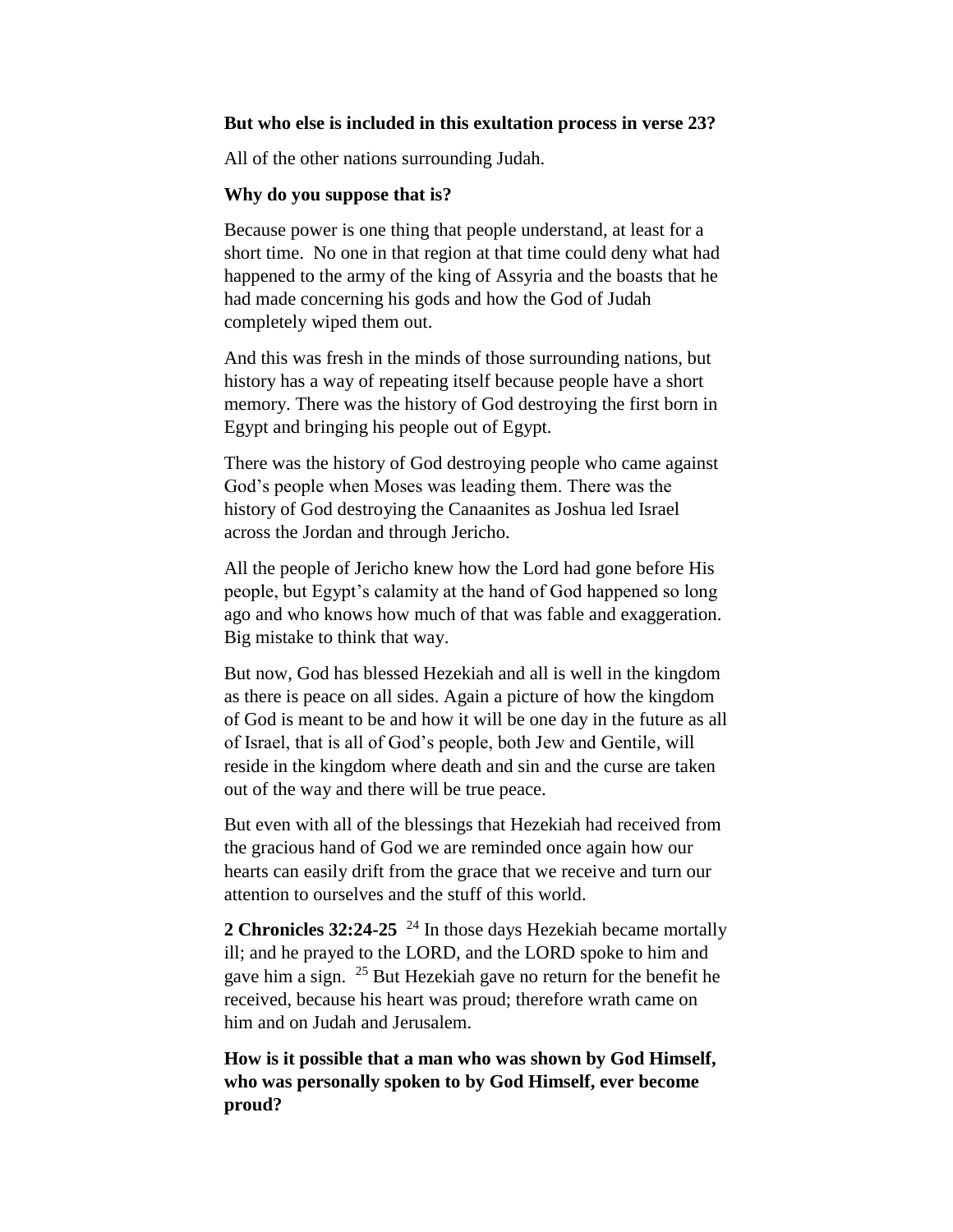Because it seems that man just can't help himself. And of course, even for the child of God, we still fight against that new nature that God has given us in Christ even as Paul did.

**Romans 7:18-25** <sup>18</sup> For I know that nothing good dwells in me, that is, in my flesh; for the willing is present in me, but the doing of the good *is* not. <sup>19</sup> For the good that I want, I do not do, but I practice the very evil that I do not want.  $^{20}$  But if I am doing the very thing I do not want, I am no longer the one doing it, but sin which dwells in me.  $21$  I find then the principle that evil is present in me, the one who wants to do good. <sup>22</sup> For I joyfully concur with the law of God in the inner man,  $^{23}$  but I see a different law in the members of my body, waging war against the law of my mind and making me a prisoner of the law of sin which is in my members.  $24$ Wretched man that I am! Who will set me free from the body of this death?  $25$  Thanks be to God through Jesus Christ our Lord! So then, on the one hand I myself with my mind am serving the law of God, but on the other, with my flesh the law of sin.

The good news is that like Paul, who understood that humbling himself before God and giving thanks to God who gives grace abundance in Christ, we along with Hezekiah can humble ourselves before God in the end.

2 Chronicles 32:26 <sup>26</sup> However, Hezekiah humbled the pride of his heart, both he and the inhabitants of Jerusalem, so that the wrath of the LORD did not come on them in the days of Hezekiah.

As we come to the end of chapter 32 of 2Chronicles we actually get a glimpse into why Hezekiah had a prideful heart even in the midst of God's blessings.

2 Chronicles 32:27-31 <sup>27</sup> Now Hezekiah had immense riches and honor; and he made for himself treasuries for silver, gold, precious stones, spices, shields and all kinds of valuable articles,  $^{28}$ storehouses also for the produce of grain, wine and oil, pens for all kinds of cattle and sheepfolds for the flocks. <sup>29</sup> He made cities for himself and acquired flocks and herds in abundance, for God had given him very great wealth.  $30$  It was Hezekiah who stopped the upper outlet of the waters of Gihon and directed them to the west side of the city of David. And Hezekiah prospered in all that he did. <sup>31</sup> Even *in the matter of* the envoys of the rulers of Babylon, who sent to him to inquire of the wonder that had happened in the land, God left him *alone only* to test him, that He might know all that was in his heart.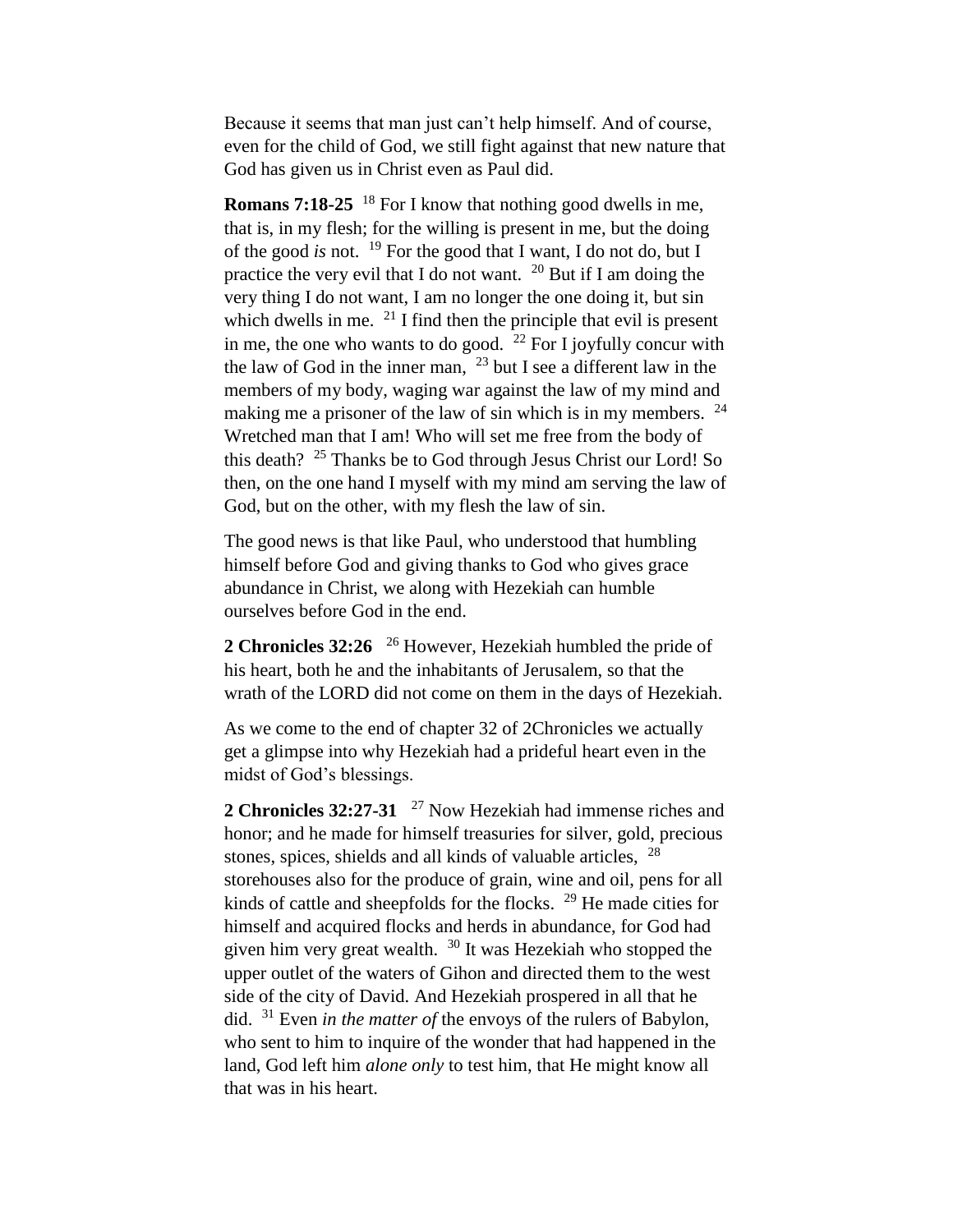And unfortunately that test only showed how we must continually be on our guard to give God all the glory no matter how much or how little he bestows on us in this life. The wealth and power that God gave Hezekiah was actually a test from God to show what was in his heart.

But what part of life in this world isn't a test from God to show what's in our hearts? Whether in great blessings or in trials God is about testing our hearts to show how much we really rely on Him.

**James 1:2-4** <sup>2</sup> Consider it all joy, my brethren, when you encounter various trials, <sup>3</sup> knowing that the testing of your faith produces endurance. <sup>4</sup> And let endurance have *its* perfect result, so that you may be perfect and complete, lacking in nothing.

**1 Peter 4:12-14** <sup>12</sup> Beloved, do not be surprised at the fiery ordeal among you, which comes upon you for your testing, as though some strange thing were happening to you;  $13$  but to the degree that you share the sufferings of Christ, keep on rejoicing, so that also at the revelation of His glory you may rejoice with exultation.  $14$  If you are reviled for the name of Christ, you are blessed, because the Spirit of glory and of God rests on you.

When writing to the church in Sardis the risen Christ said this to them regarding testings.

**Revelation 3:10-13** <sup>10</sup> 'Because you have kept the word of My perseverance, I also will keep you from the hour of testing, that *hour* which is about to come upon the whole world, to test those who dwell on the earth. <sup>11</sup> 'I am coming quickly; hold fast what you have, so that no one will take your crown. <sup>12</sup> 'He who overcomes, I will make him a pillar in the temple of My God, and he will not go out from it anymore; and I will write on him the name of My God, and the name of the city of My God, the new Jerusalem, which comes down out of heaven from My God, and My new name. <sup>13</sup> 'He who has an ear, let him hear what the Spirit says to the churches.'

There is a testing or trial that is coming upon the whole world and we are told that we will be kept from that test. That test will prove to whom we belong because that test will show the hearts of those, like the king of Assyria, who mocked the God of all creation by rejecting the Son He sent into the world to redeem a people for Himself.